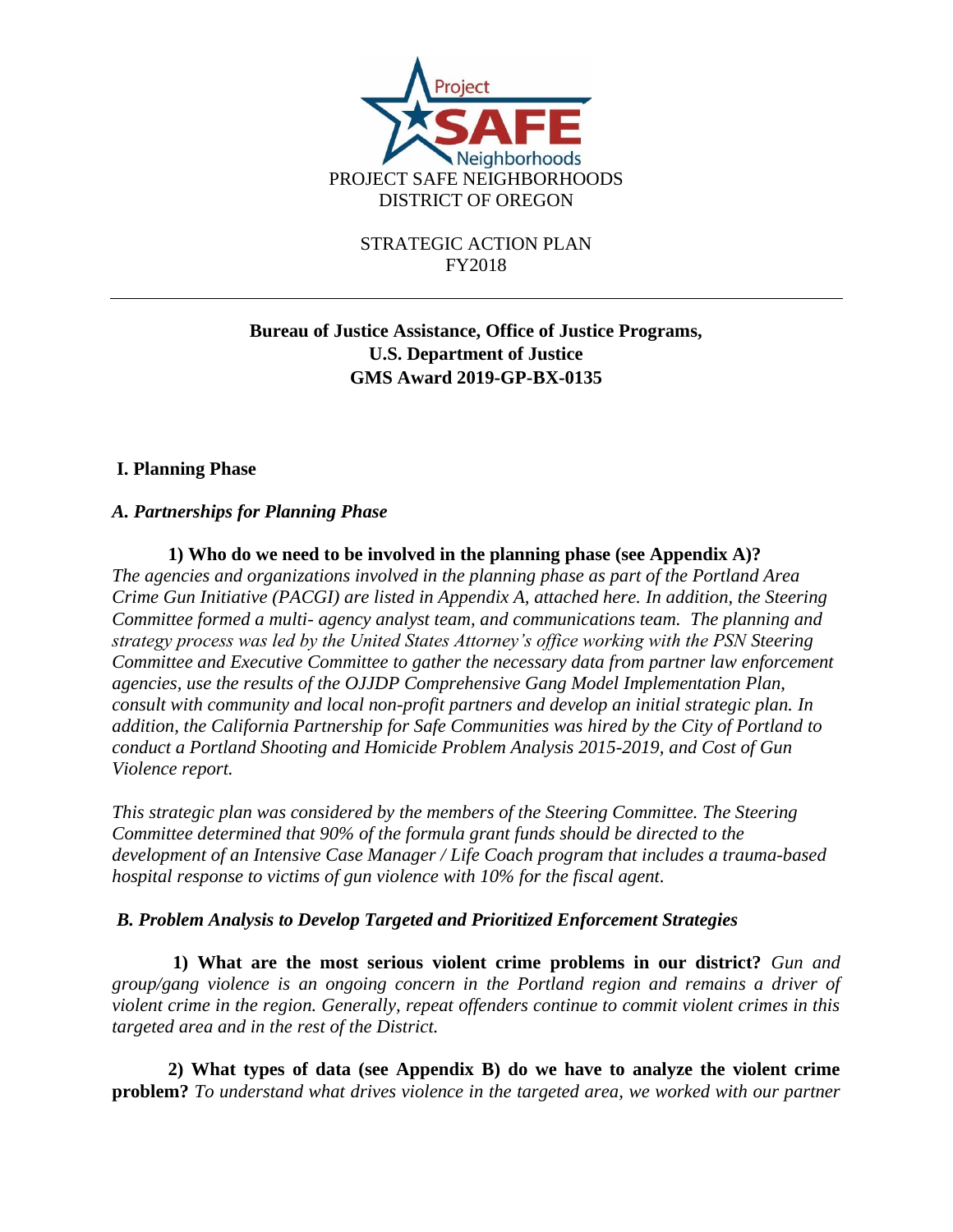

law enforcement agencies to review various sources of data in order to obtain a clear picture of *the violent crime problem. Initially we examined data from local police partners using calls for police service and police incident reports, ATF NIBIN data and Crime Mapping. The Portland Police Bureau (PPB) used a snapshot of crime data for 2017. PPB crime data involving incidents where a firearm was used to commit a NIBRS Group A offense, showed a 12% increase over 2016. The first six months of 2018 where a firearm was used to commit a NIBRS Group A offense, showed a 21% increase over the same period in 2017. Overall, incidents of aggravated assault increased 6% in 2017 compared to 2016 and increased an additional 6% in the first six months of 2018.*

*Reported robbery increased 5% in 2017 compared to 2016 and increased an additional 4% in the first six months of 2018. Close to 25% of robberies reported between January 1, 2016 and June 30, 2018, involved a firearm. Compared to the first six months of 2016, reported NIBRS Group A property crime was up 10% in 2018 and person crime is up 11%. Given the firearm nexus to the most serious crimes in this region, we looked deeper. The City of Portland hired a consultant to undertake a deep analysis of prior shootings and homicides and create a problem analysis of records from 2015-2019. What was learned from that analysis has helped inform our PSN strategy. While the analysis was conducted on PPB shootings, there is no reason to believe these findings would be different in Gresham which shares a border with Portland and is a much smaller city and agency.* 

#### *C. Results of the Problem Analysis – What Do We Believe Are the Key Drivers of Our Violence Problem?*

**1) What is the target area(s) for your PSN initiative? Why did you select this target area(s)?** *Portland and the adjacent City of Gresham, are both within Multnomah County, the most populous county in the 36-county District. These two cities share a border and a population of just under 800,000 people. Due to the urban environment and the level and nature of crime we are seeking to reduce, this region of makes up our District's Target Enforcement Area. For the rest of the District of Oregon, including more rural counties, firearm related crime also is a high priority. Using the data and crime mapping, it was decided to focus our efforts where firearm related violent crime was concentrated.* 

**2) What did your problem analysis identify as the key drivers of violent crime in your target area(s) (see Appendix D)?** *Homicides involve two dynamics: Group and social network involved gun homicides and shootings driven by high-risk social networks and nonnetwork involved homicides. Gun homicides and non-fatal shootings are both largely driven by*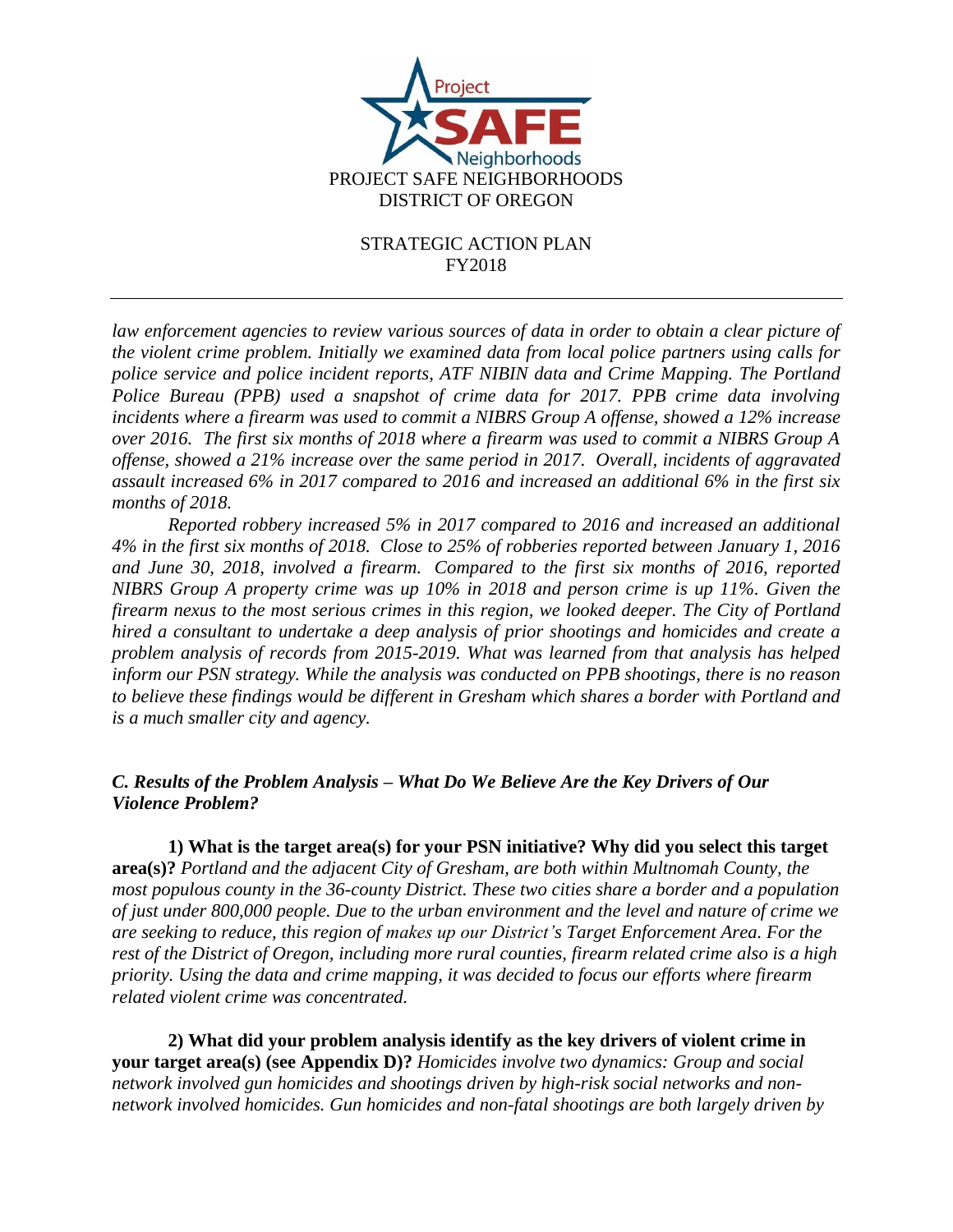

*group/network dynamics. 76% of the victims and suspects of homicides and shootings are adults between the ages of 18-44 and the majority are known to the justice system. Very few shootings and homicides involve people under the age of 18.*

# **II. Implementation Phase**

*A.* **Goal Identification – Provide a statement of the PSN team's goal(s) in addressing violent crime in the target area(s).** *The goals of the Oregon PSN Strategy established as the Portland Area Crime Gun Initiative:*

- *Reduce gun violence in the targeted enforcement area (TEA)*
- *Implement a virtual crime gun intelligence center model to coordinate investigations and prosecutions of individuals and groups engaged in serial shootings*
- *Implement full exchange of information among law enforcement agencies about shootings and violent crime occurring in the TEA and increase capacity for rapid analysis of firearms and shell casings*
- *Implement policies and practices that are intelligence-led and data-informed crime reduction strategies*
- *Align outreach and prevention efforts to those individuals at highest risk to be a victim or perpetrator in a shooting in the TEA*

# *B. Targeted and Prioritized Enforcement Strategies to Address the Drivers of Violent Crime*

**1) What targeted and prioritized people-, place-, or combined enforcement strategies will your PSN team employ to address these violent crime drivers (see Appendix D)?** *In light of the body of research on social network risk, the USAO has promoted a people based PSN strategy. We have prioritized high-risk violent repeat offenders for federal prosecution. Our District's Criminal Chief and Violent Crime Chief, PSN Coordinator and Law Enforcement Coordinator (LEC) have built a strong working relationship with the local prosecutors, local and state law enforcement in order to remove barriers to responsive initiation*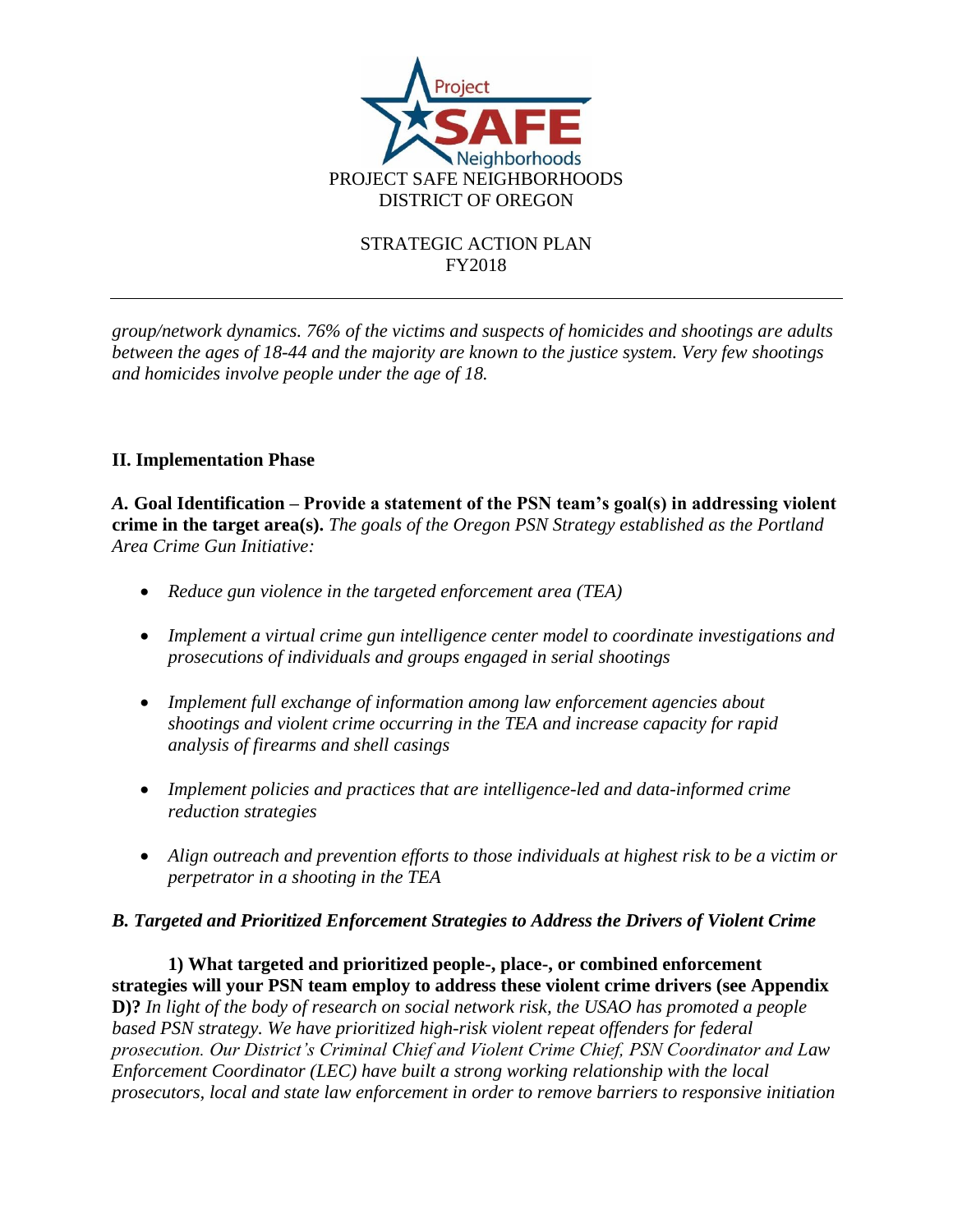

*of federal prosecutions in the TEA. The USAO, local prosecutors and law enforcement are working on a method to identify offenders for federal prosecution to include trainings on RICO/VICAR federal statutes and investigations and other relevant federal statutes. Many of our violent crime AUSA's are also former state prosecutors with a deep knowledge of state statutes. Local and federal law enforcement and prosecutors participate in bi-weekly shooting reviews with local probation and analysts to share information and identify trends and identify targets for investigation and prosecution. The PSN steering committee, led by an Assistant U.S. Attorney LEC, meets regularly to problem solve and monitor the crime data and collaboration and implement changes within the partner agencies as needed. The PSN Executive members meet quarterly to review data, trends, success stories and challenges.*

*This person-based strategy will complement the PSN based BJA funded strategy in the TEA under the Community Based Crime Reduction Program (CBCR). This data driven project is focused on reducing violent crime through engaging local communities in crime hot spot areas. 2018-BJ-BX001*

**2) What data or information will initially be used to determine a list of the most violent offenders (see Appendix B)?** *In order to be a data driven initiative targeting specific offenders who are currently active in criminal activity, the partners have enlisted the work of a team of crime analysts to develop a tool using objective measures including criminal history, number and recency of arrests, information in incident reports supplemented with subjective criteria including confidential informants, citizen reports, tips, and officer knowledge.* 

**3) Are there additional partners we will need to implement these strategies (add to partners identified in Appendix A)?** *Not at this time*

# *C. Prevention Strategies to Complement Enforcement*

**1) What focused people-, or place-based prevention strategies will we deploy to complement our targeted and prioritized enforcement strategies (see Appendix E)?** *Since 2017, the City of Portland, Mayor's Office of Youth Violence Prevention (OYVP) and the Portland Police Bureau (PPB), in coordination with stakeholder services of the Multnomah County Local Public Safety Coordinating Council (LPSCC) Youth and Gang Violence Subcommittee have been creating aligned prevention and intervention service strategies under the OJJDP Comprehensive Gang Strategy Model. The following paragraphs note the prevention intervention programming efforts enlisted by the City of Portland and stakeholder partner*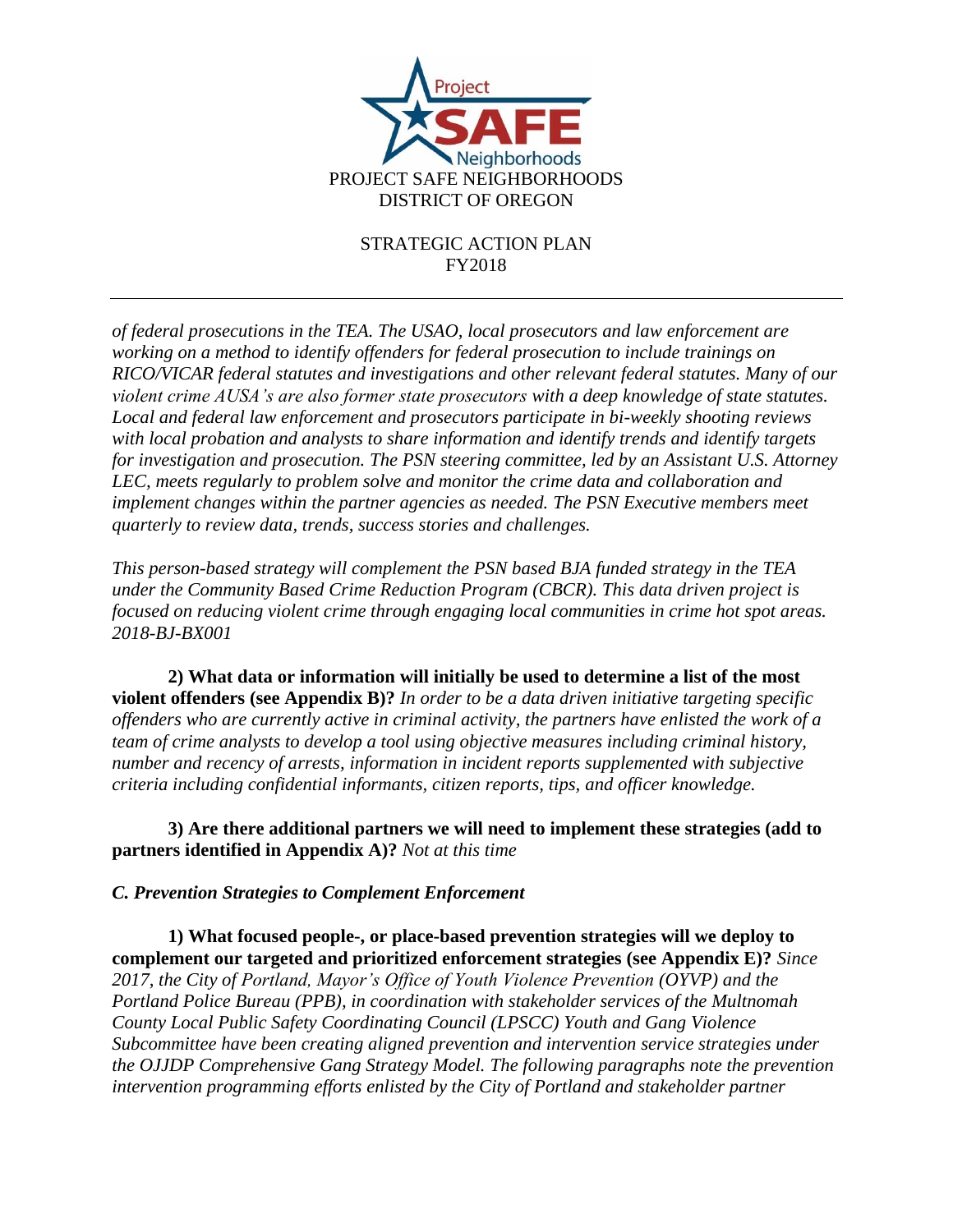

*services leading to the current request for additional funding to support the Intensive Case Manager / Life Coaching program.* 

*Since 2009, the City of Portland through OYVP has offered grant funding to private non-profit organizations to provide Street Level Gang Outreach (SLGO) services, recommended by the OJJDP Comprehensive Gang Strategy to include credible messengers.* 

*In 2012, the PPB and Multnomah County District Attorney's Office created the Gang Impacted Family Team (GIFT), involving a multi-agency and community organization service collaborative intervention effort in response to gun related violence. In 2013, grant funding was provided through OYVP to establish a coordinator for GIFT to work directly from OYVP. The addition of the GIFT Coordinator position was modeled after the intervention programming recommended Ceasefire or Focused Deterrence program strategy. In 2018, the PPB created the Gun Violence Reduction Team (GVRT). GVRT works to consolidate all shooting investigations city wide, allowing for greater social network analysis to identify persons at the highest risk of future gun related violence. GVRT is modeled after the Ceasefire or Focused Deterrence program strategy.* 

*Also in 2018, the Healing Hurt People Portland program (HHPP) was re-launched, based upon a previous program implemented in 2013. HHPP is a hospital-based violence intervention program, modeled after programming that has proven successful in multiple US Cities. HHPP currently provides services made available in partnership through the Portland Opportunities Industrialization Center and Legacy Emanuel Hospital. OYVP offers facilitation to the HHPP program through the SLGO and GIFT programs.* 

*In 2019, OYVP contracted with consulting organization California Partnership for Safe Communities to further create and align intervention services as recommended by the Ceasefire or Focused Deterrence strategy, operating currently in Oakland, California and other US cities.* 

*In 2020, OYVP will be providing an enhanced intervention / prevention service hub based upon the consulting contract recommendations. OYVP facilitated services will include SLGO, GIFT, HHPP programs along with a new Intensive Case Manager / Life Coaching Team. SLGO, GIFT, HHPP and Intensive Case Manager / Life Coaches will be working in coordination, under the Ceasefire or Focused Deterrence strategy offering service to high risk clients, to include associates and family members, in an effort to reduce gun related violence.*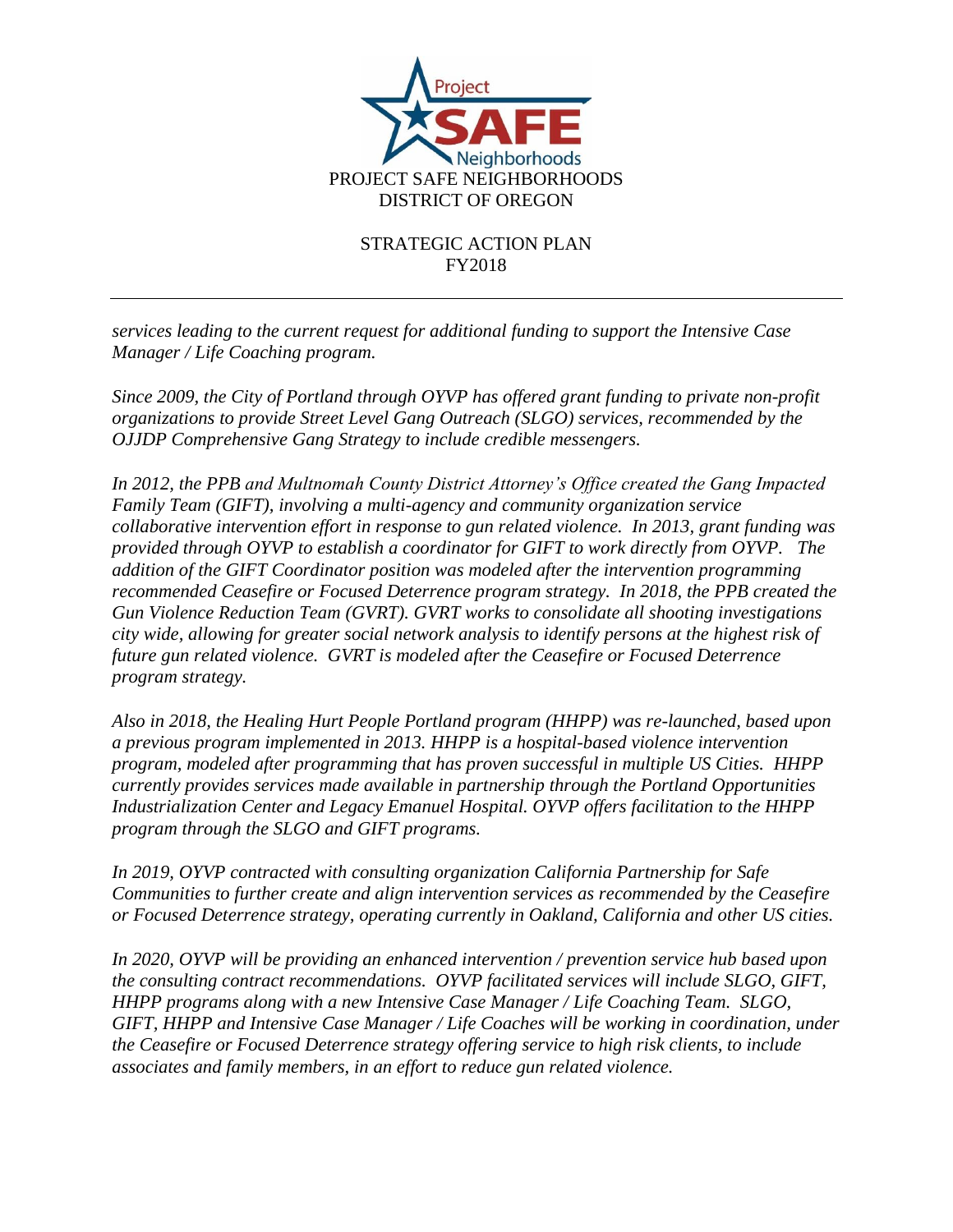

*Intensive Case Manager / Life Coaches will be credible messengers. Credible messengers include neighborhood leaders, experienced prevention and reentry specialists, and individuals with relevant life experiences (often including their own prior involvement with gangs or the criminal justice system) assigned to work with the young adults in the County who have been identified as being at very high risk of being involved in gun violence. Life Coaches will work primarily with young men age 18-35, who have extensive criminal justice involvement, and have been shot before and or have close friends who have been shot recently. Life Coaches are expected to establish trusting relationships with their clients and spend significant time with their clients helping them mitigate their risk factors and eventually connecting them to services, supports, and opportunities.*

*Through PSN grant funding, Intensive Case Manager /Life Coaches will be hired through local, private non-profit organization(s). Life coaches will be trained, certified and will be facilitated in service by OYVP. Intensive Case Manager / Life Coaches will maintain a small case load of high risk individuals for up to 1 year, or more if necessary, and will develop a Life Plan with each client. Life Coaches will apply stipends and other incentives to clients to reward their achievement of milestones in the Life Plan and to support their continued engagement. This is an evidence-based prevention strategy that has rendered significant reductions in shootings and killings in other communities. This model is expected to deter crime, and also reinforce prosocial behaviors and improved relationships between stakeholders and community members as well as increased engagement with social programs, services and compliance with court mandates.*

*This strategy will complement a current BJA funded innovations in supervision program managed by Multnomah County Department of Community Justice (DCJ) called Habilitation, Empowerment, Accountability Therapy (HEAT). This program's goal is to reduce violent recidivism for African American males with convictions for violent crimes and placed under the supervision of Multnomah County's DCJ Gang Unit. 2018-SM-BX-002.*

**2) Are there additional partners we will need to implement these strategies (add to partners identified in Appendix A)?** *As we implement the enhanced prevention strategy in the TEA's we will continue to identify key stakeholders in the community with capacity to provide necessary services to at risk individuals and their families.* 

# *D. Accountability*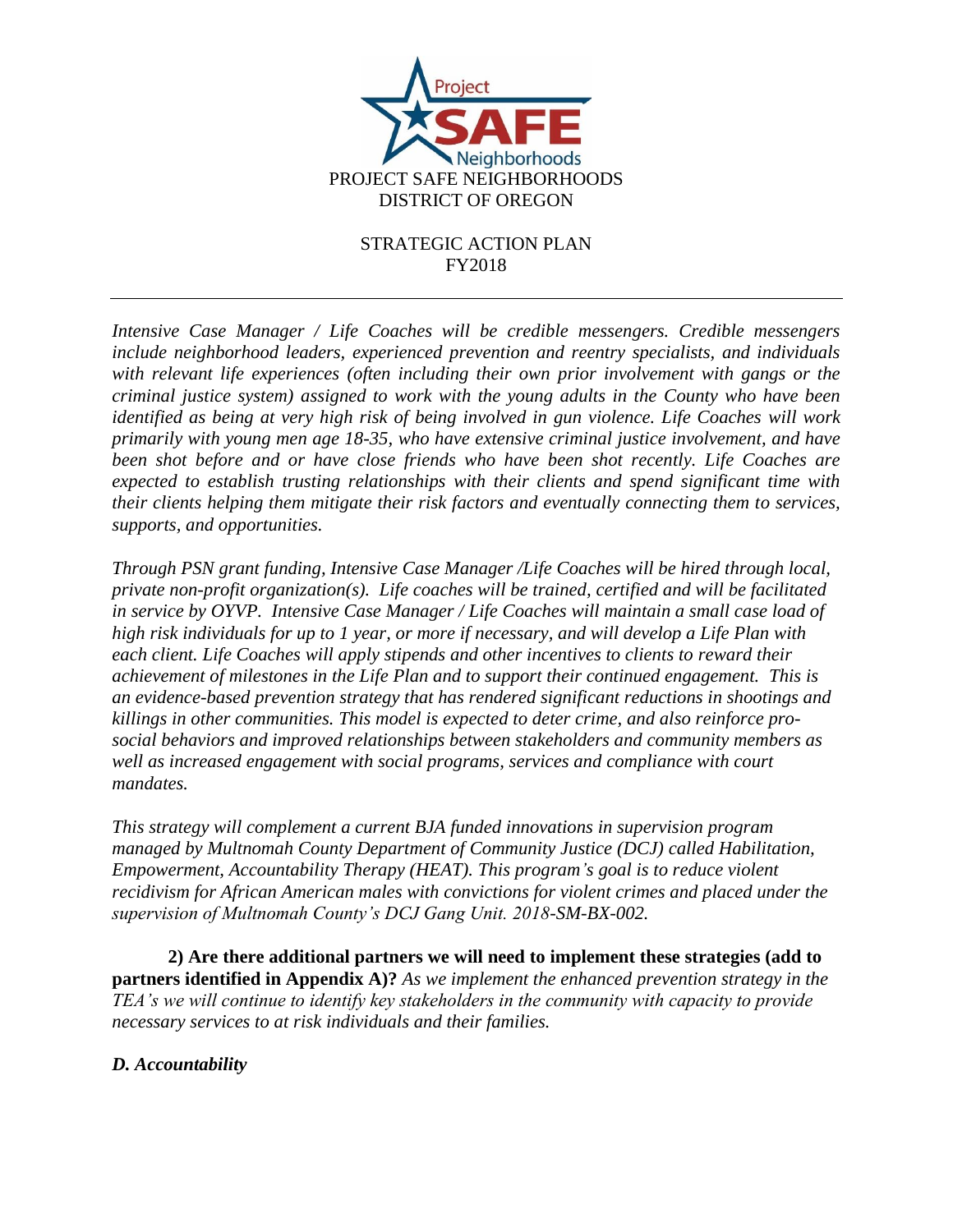

**1) What outcome data will we use to track our progress?** *We review shooting trends and NIBIN submission data on a monthly basis with PSN Steering Committee members. It is our intention to use the 2019 grant funds to hire a research partner who can assist in the development of additional outcome measures.*

**2) How will we monitor violent crime trends in our target areas as well as other parts of the district?** *The Steering Committee meets monthly and discusses crime data.*

**3) Who will be responsible for semi-annual performance reporting?** *Initially the USAO, with the fiscal agent, will manage semi-annual performance reporting. Having a research partner will help with this responsibility.*

**4) How will we ensure our strategies remain targeted and prioritized?** *We entered into an agreement to collaborate which clearly articulates this goal, and we will maintain a data informed approach to ensure we continuous evaluate enforcement and prevention efforts.*

**5) How frequently will we meet to discuss progress, challenges, successes, and midcourse corrections? Who will be involved?** *The PSN Steering Committee has met regularly since August 2017 and is currently meeting monthly to correspond with a bi-weekly shooting review. This team examines violent crime and shooting data, NIBIN data, discusses progress, constantly re-evaluates the enforcement actions being taken, and identifies any barriers to an effective collaboration. Executive members meet quarterly to discuss progress.*

# *E. Next Steps*

*The next steps include: 1)accessing and dispersing PSN grant funds for an Intensive Case Manager/Life Coach program to supplement the current intervention efforts; 2)selecting and funding a research partner using the 2019 PSN grant process; 3)consider participating in the Violence Reduction Assessment Tool (VRAT) to help assess effective implementation; and 4)adjusting efforts based on the data and outcomes.*

| Appendices                                                                      |                             |                                   |
|---------------------------------------------------------------------------------|-----------------------------|-----------------------------------|
| <b>Criminal Justice</b>                                                         | <b>Involved in Planning</b> | <b>Involved in Implementation</b> |
| <b>Partners:</b>                                                                |                             |                                   |
| Police: Oregon State Police, Portland Police Bureau, Gresham Police Department, |                             |                                   |
| Multnomah County Sheriff-yes, yes                                               |                             |                                   |

#### **Appendix A – Identifying Key PSN Partners Appendices**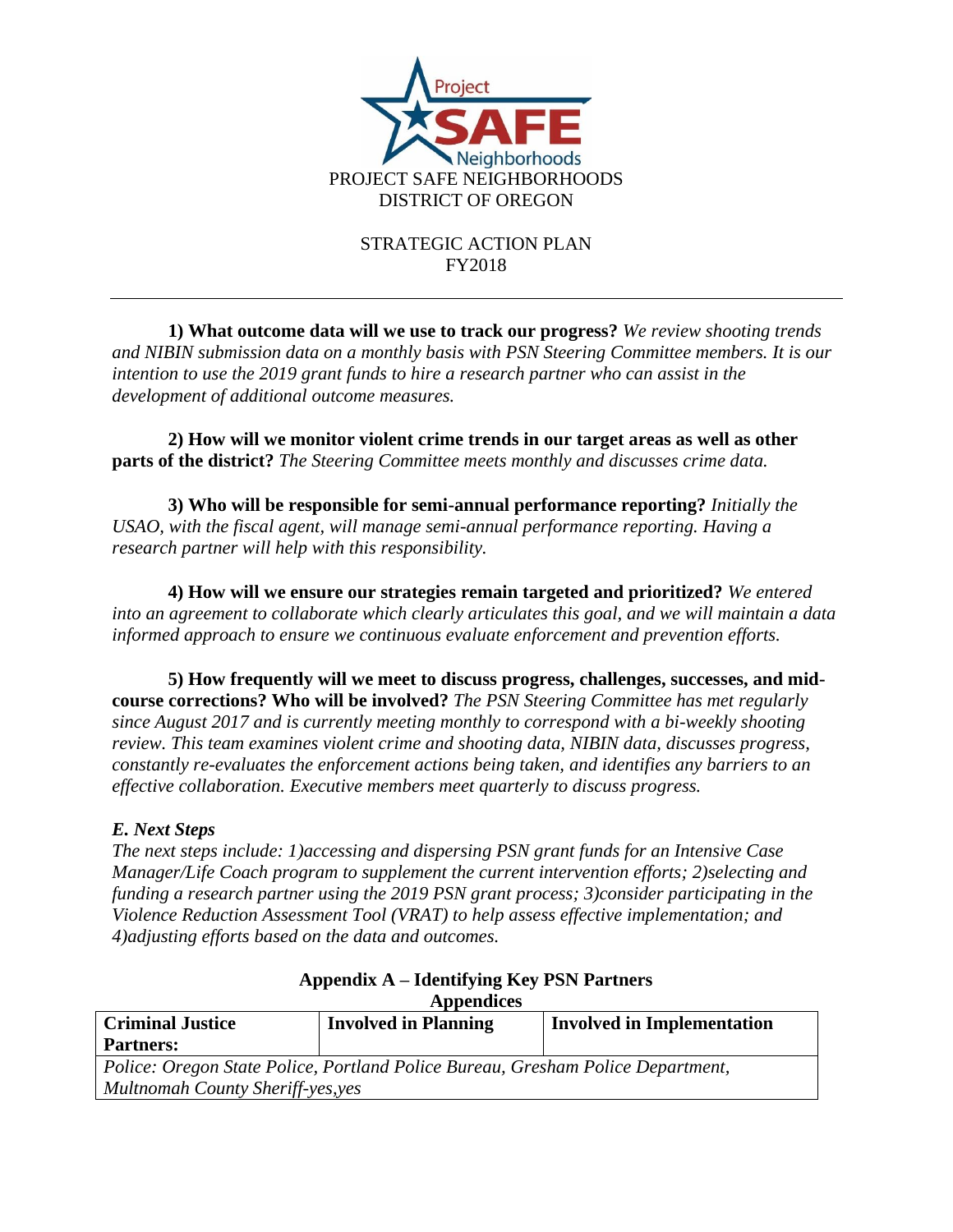

| Federal law enforcement: FBI, ATF- yes, yes $USMS - no$ , yes                    |  |  |
|----------------------------------------------------------------------------------|--|--|
| Prosecutor's Office: Multnomah County District Attorney -yes, yes                |  |  |
| U.S. Attorney Office: yes, yes                                                   |  |  |
| Community Corrections: Multnomah County Sheriff-yes, yes                         |  |  |
| Department of Correction: Oregon Department of Corrections – no, yes             |  |  |
| State Probation and/or Parole: Multnomah County Department of Community Justice, |  |  |
| Oregon Youth Authority - no, yes                                                 |  |  |
| US Probation: no, yes                                                            |  |  |
| Research partner: tbd                                                            |  |  |
| Fiscal Agent: The Children's Initiative $-$ yes, yes                             |  |  |
| <b>Local Government:</b>                                                         |  |  |
| $Schools: -no, no$                                                               |  |  |
| <i>Executive (Mayor's Office, Manager): <math>-</math> yes, yes</i>              |  |  |
| Public Housing:- no, possibly                                                    |  |  |
| <b>Community Stakeholders:</b>                                                   |  |  |
| Faith Community: no, yes                                                         |  |  |
| Neighborhood Associations: no, possibly                                          |  |  |
| Foundations: no, possibly                                                        |  |  |
| Social Services: no, yes                                                         |  |  |
| Outreach Workers: no, yes                                                        |  |  |
| Trauma Center: no, yes                                                           |  |  |

# **Appendix B – Sources of Data for Analyzing Problem**

| What types of data and sources of information have you gathered<br>and analyzed? |
|----------------------------------------------------------------------------------|
| Calls for police service -yes                                                    |
| Police incident reports-yes                                                      |
| Street level intelligence-yes                                                    |
| Systematic crime incident reviews-yes                                            |
| Shots fired/shotspotter -no                                                      |
| NIBIN (National Integrated Ballistics Intelligence Network); Gun                 |
| tracing-yes                                                                      |
| Gun crime case processing (e.g., GUNSTAT)- yes                                   |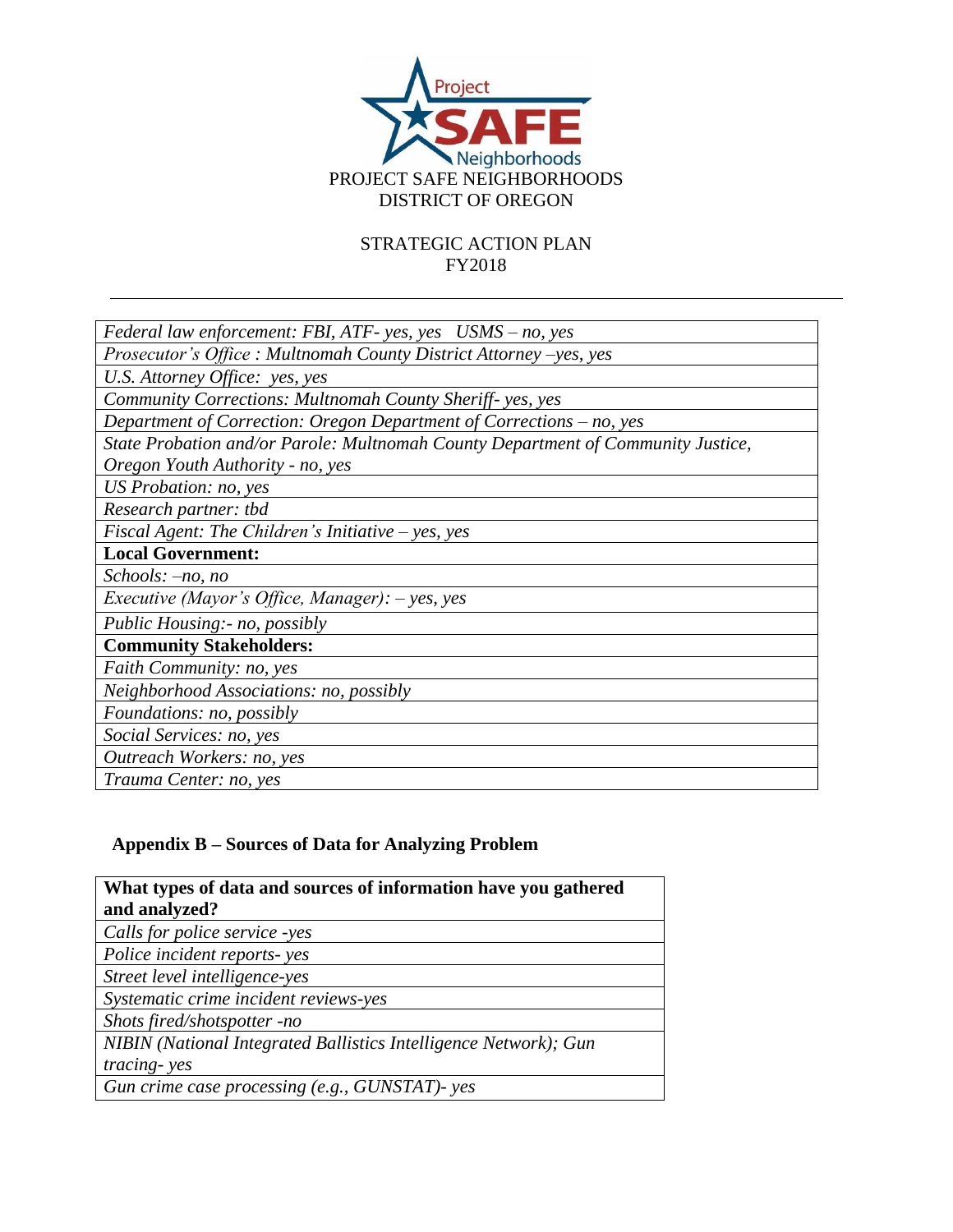

| Citizen perceptions-yes                                |  |
|--------------------------------------------------------|--|
| Community characteristics-yes                          |  |
| Other $-4$ year review of homicides and shootings data |  |
| What types of analysis have you conducted?             |  |
| Trend analysis - yes                                   |  |
| Crime mapping-yes                                      |  |
| Risk Terrain Modeling-no                               |  |
| Social Network Analysis - underway                     |  |
| Gang audits - no                                       |  |
| Repeat violent offender patterns - no                  |  |
| Other – NIBIN 100% collection and submission policy    |  |
|                                                        |  |

# **Appendix C - Problem Analysis Summary**

| Based on your analysis of violent crime<br>patterns, to what extent are the following<br>drivers of violent crime in your target area?<br>(repeat if multiple target areas) Rate | Note if this will be a focus of your violence<br>reduction strategy |
|----------------------------------------------------------------------------------------------------------------------------------------------------------------------------------|---------------------------------------------------------------------|
| $(1)$ =highest priority; 2=priority; 3=concern                                                                                                                                   |                                                                     |
| but not as significant relative to others;                                                                                                                                       |                                                                     |
| 4=does not appear to drive a significant                                                                                                                                         |                                                                     |
| amount of our violent crime)                                                                                                                                                     |                                                                     |
| Gangs or violent street groups -1 yes                                                                                                                                            |                                                                     |
| Geographic hot spot areas -3                                                                                                                                                     |                                                                     |
| Felons in possession -2                                                                                                                                                          |                                                                     |
| Prolific (chronic) violent offenders -1 yes                                                                                                                                      |                                                                     |
| Street disputes-1 yes                                                                                                                                                            |                                                                     |
| Household/family/neighbor disputes-4                                                                                                                                             |                                                                     |
| Intimate partner violence-3                                                                                                                                                      |                                                                     |
| Illegal drug markets -3                                                                                                                                                          |                                                                     |
| Other (specific)                                                                                                                                                                 |                                                                     |

# **Appendix D - Linking Targeted and Prioritized Enforcement Strategies to Problem Analysis**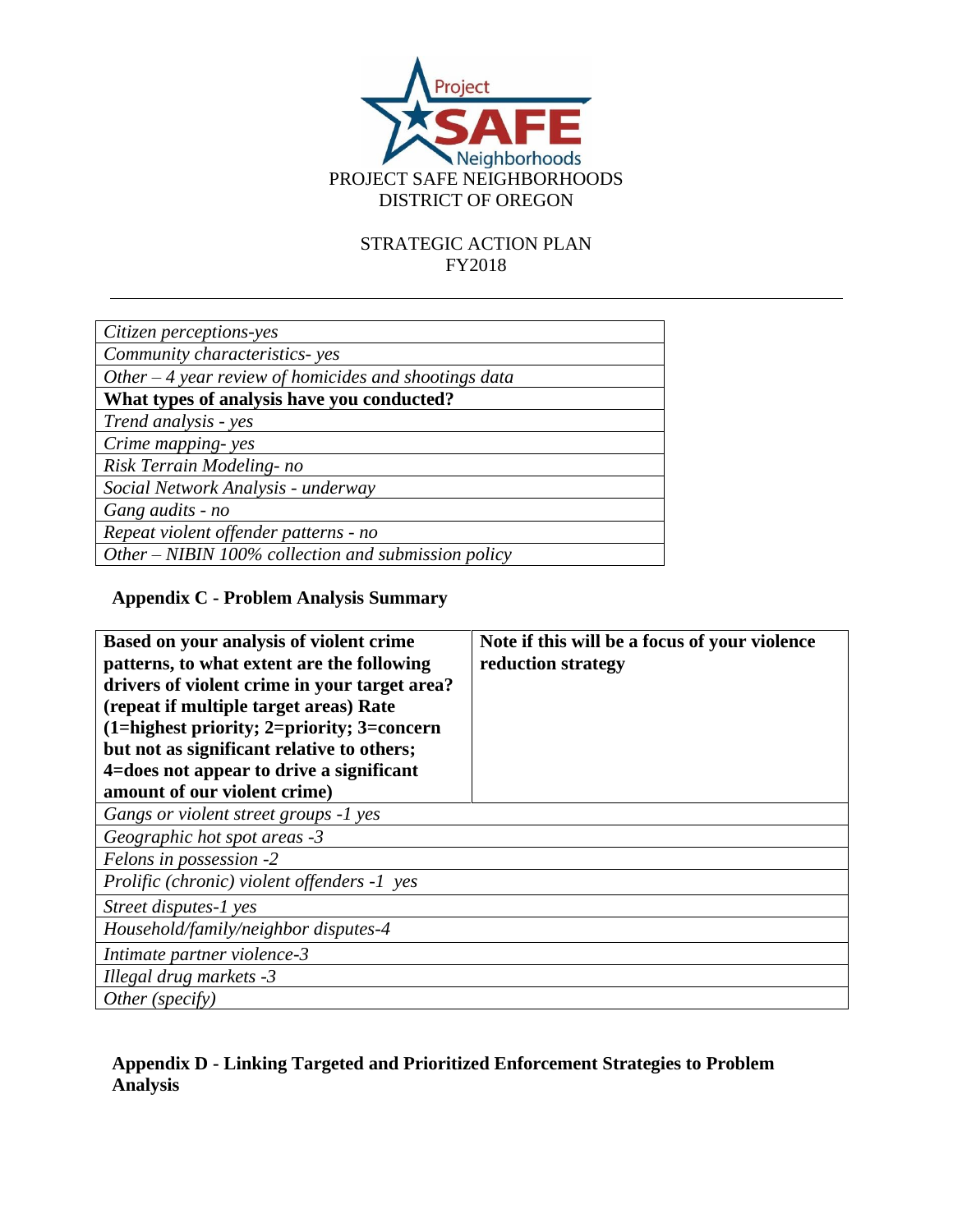

| For each identified driver of violent crime,<br>what strategies have you identified to<br>address the problem? Insert Drivers of<br>Violent Crime that your team has<br>prioritized (from Appendix C) | <b>Strategies</b>                                                                                                                                                                                                                                                                                                                                    |
|-------------------------------------------------------------------------------------------------------------------------------------------------------------------------------------------------------|------------------------------------------------------------------------------------------------------------------------------------------------------------------------------------------------------------------------------------------------------------------------------------------------------------------------------------------------------|
| Gangs or violent groups                                                                                                                                                                               | We are conducting investigations of criminal<br>gangs and members using RICO/VICAR<br>federal statutes, and are hosting trainings by<br>the Organized Crime and Gang Section of the<br>US DOJ on those investigations and<br>prosecutions for TEA law enforcement and<br>prosecutors                                                                 |
| Geographic hot spot areas                                                                                                                                                                             | We are conducting a Community Based<br>Crime Reduction Program (CBCR) in the<br>TEA. We have conducted extensive outreach<br>and training on the use of NIBIN to link<br>crimes                                                                                                                                                                      |
| Felons in possession                                                                                                                                                                                  | We have trained District law enforcement at<br>the training academy on federal gun laws and<br>how to refer cases to the USAO. We<br>coordinate with our local District Attorneys<br>to ensure felons in possession of weapons are<br>prosecuted in the most appropriate venue                                                                       |
| Prolific (chronic) violent offenders                                                                                                                                                                  | We are pursuing a data driven initiative<br>targeting specific individuals and groups<br>active in firearm and other violence using<br>objective measures such as: criminal history,<br>number and recency of arrests, supplemented<br>with subjective criteria such as: confidential<br>informants, citizen reports, tips and officer<br>knowledge. |
| <b>Street Disputes</b>                                                                                                                                                                                | For disputes involving firearms, we are<br>orienting policies and training for officers on<br>100 % collection of shell casings and 100%<br>submission to NIBIN within 24 hours. The use<br>of NIBIN has resulted in multiple                                                                                                                        |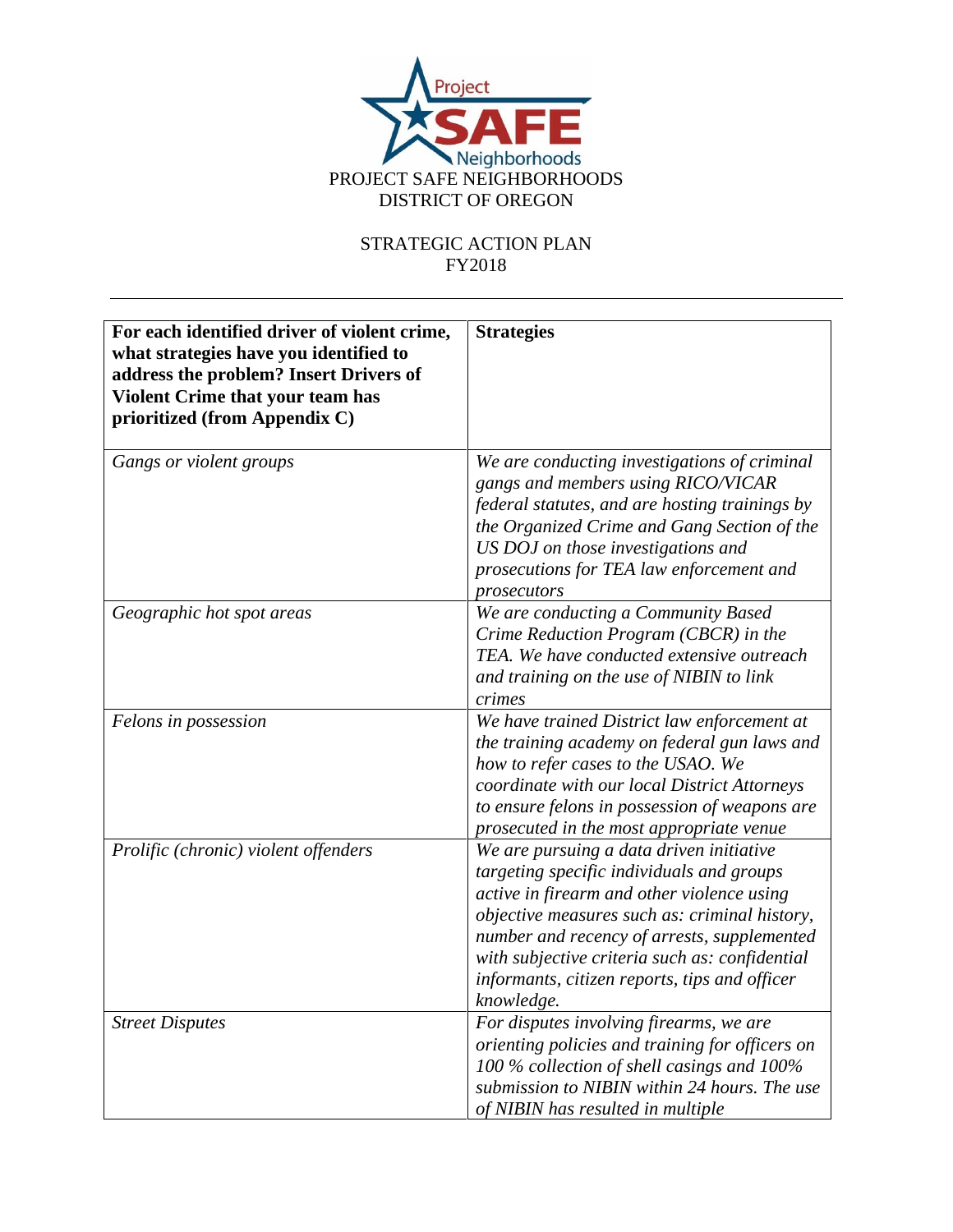

|                           | <i>identifications of trigger pullers in shootings</i><br>and homicides                                                                                                                                |
|---------------------------|--------------------------------------------------------------------------------------------------------------------------------------------------------------------------------------------------------|
| Intimate partner violence | We conduct trainings on the use of federal<br>gun laws related to persons under TRO or<br>with prior DV convictions. We have enhanced<br>our review of NICS data for potential federal<br>prosecutions |
| Illegal drug markets      | We have implemented small targeted federal<br>prosecution policies around chronic street<br>level drug dealers with firearms who are<br>cycling through the local justice system.                      |

*Appendix E - Prevention Strategies*

| Identify prevention strategies that focus on | <b>Strategies</b>                              |
|----------------------------------------------|------------------------------------------------|
| high-risk people and places? People (e.g.,   |                                                |
| high risk youth; gun involved former         |                                                |
| prisoners returning to community; shooting   |                                                |
| victims; community engagement &              |                                                |
| <i>awareness</i> )                           |                                                |
| Ceasefire or Focused Deterrence Strategy     | Intensive Case Managers/Life Coaches are       |
| (Intervention and Prevention Component) is a | primarily responsible for helping to reduce    |
| data-driven violence-reduction strategy      | gun violence in the City. Intensive Life       |
| coordinating law enforcement, social         | Coaches are assigned to work with the young    |
| services, and the community.                 | adults in the City who have been identified as |